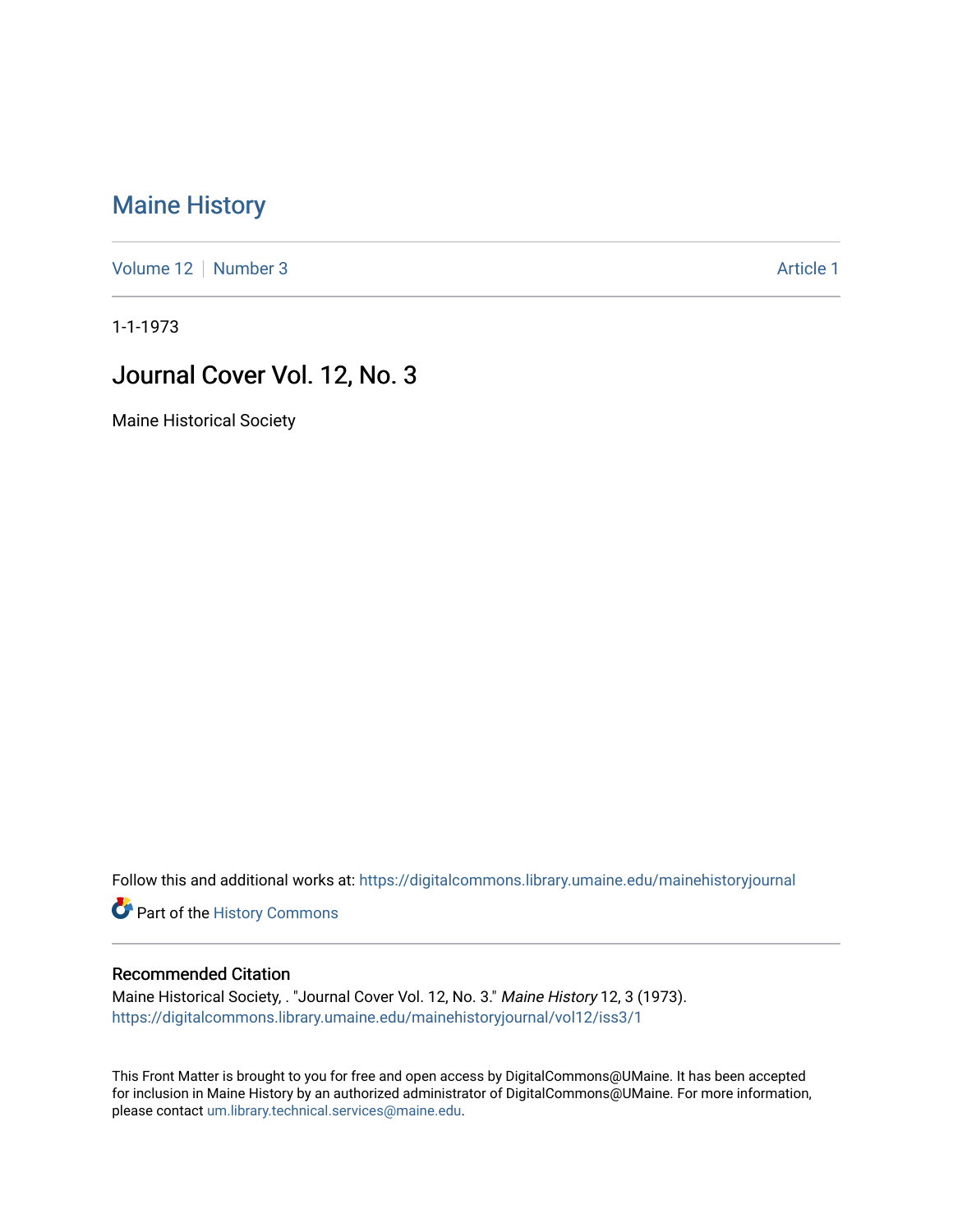

## *Maine Historical Society Newsletter*

*Vol. 12 No. 3 Winter, 1973*